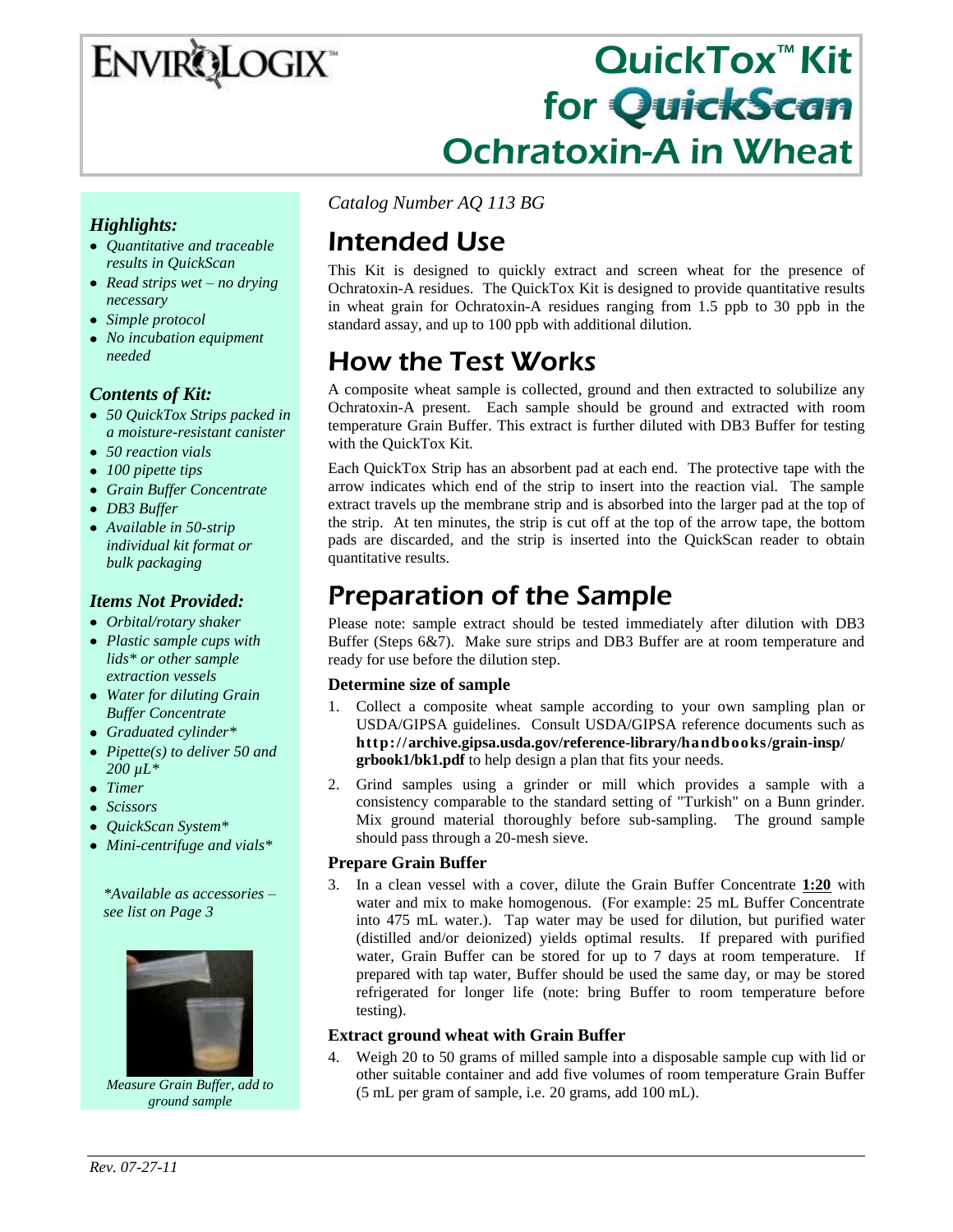#### QuickTox Kit for QuickScan Ochratoxin-A in Wheat Page 2 of 4



*Shake mechanically or by hand*



*Remove a portion of extract to centrifuge tube and spin for 3 minutes at 2000 x* g



*Get a new tip, add Buffer to vial, discard tip. Get another new tip, add extract, mix well, discard tip.*



*Place strip in vial Wait 10 minutes for results*

- 5. Cap sample cup tightly and place on shaker at the highest speed, or shake vigorously by hand, for 30 seconds. Samples that are not thoroughly mixed may adversely affect test results due to incomplete extraction.
- 6. Immediately remove a portion of the sample and centrifuge it for 3 minutes at 2000 x g (not RPM). Consult centrifuge manual for g force calculation, and follow manufacturer's instructions for operation and balancing.

#### **Dilute sample with DB3 Buffer** (use 2 separate pipette tips)

- 7. With a **new** pipette tip, transfer 50 µL of DB3 Buffer into the reaction vial. Discard tip.
- 8. Using **another new** pipette tip, remove 200 µL from the centrifuged sample and add to the reaction vial containing the DB3 Buffer and mix well with pipette by stirring or drawing liquids up and down in the pipette tip. Discard pipette tip.

**NOTE:** Samples that are not thoroughly mixed and/or accurately pipetted will adversely affect test results. After adding the sample, the final volume in the reaction vial should be 250 µL. Do not reuse diluted samples. Always use a new reaction vial and two pipette tips for each sample, and discard vials and tips after use.

#### **For testing samples at levels greater than 30 ppb:**

If after running and reading the test, the initial result is greater than 30 ppb ( $\degree$  > 30 ppb" on QuickScan), and further knowledge about the level of contamination is desired, samples can be retested by further dilution of the sample extract.

- 1. In a separate tube (not provided), combine 1 mL of Grain Buffer and 200 µL of the centrifuged sample. **Mix well**.
- 2. Using a calibrated pipette with a **new tip**, place 50 µL DB3 Buffer into a reaction vial.
- 3. With a fresh pipette tip, add 200 µL of the newly diluted extract to the reaction vial containing Buffer. Mix thoroughly.
- 4. Follow the instructions under How to Run. Select 1:6 under the dilution tab on QuickScan Results Screen—the System will calculate and record the Ochratoxin-A level in diluted samples.

### How to Run the QuickTox Strip Test

- 1. Allow refrigerated canisters to come to room temperature before opening. Remove the QuickTox Strips to be used. Avoid bending the strips. Reseal the canister immediately.
- 2. Place the strip into the reaction vial containing the DB3 Buffer and sample extract. The arrow tape on the end of the strip should point into the reaction vial.
- 3. Sample extract will travel up the strip (flow may not be visible immediately this is expected and normal). Reaction vials will stand on their own.
- 4. Allow the strip to develop for **10** minutes. Immediately cut off and discard the bottom section of the strip covered by the arrow tape. Insert strip into the QuickScan reader for quantitation.

### Use of the QuickScan System

Detailed instructions for use of the QuickScan system are supplied with each unit, and can also be found at www.envirologix.com/quickscan. In summary, a strip is inserted face down in the carrier with the barcoded end closest to the handle. The carrier is inserted into the reader and the strips are read by touching or clicking on the "Read Test" area of the screen. Results are then recorded in the DataLog, allowing each user to report and track data easily.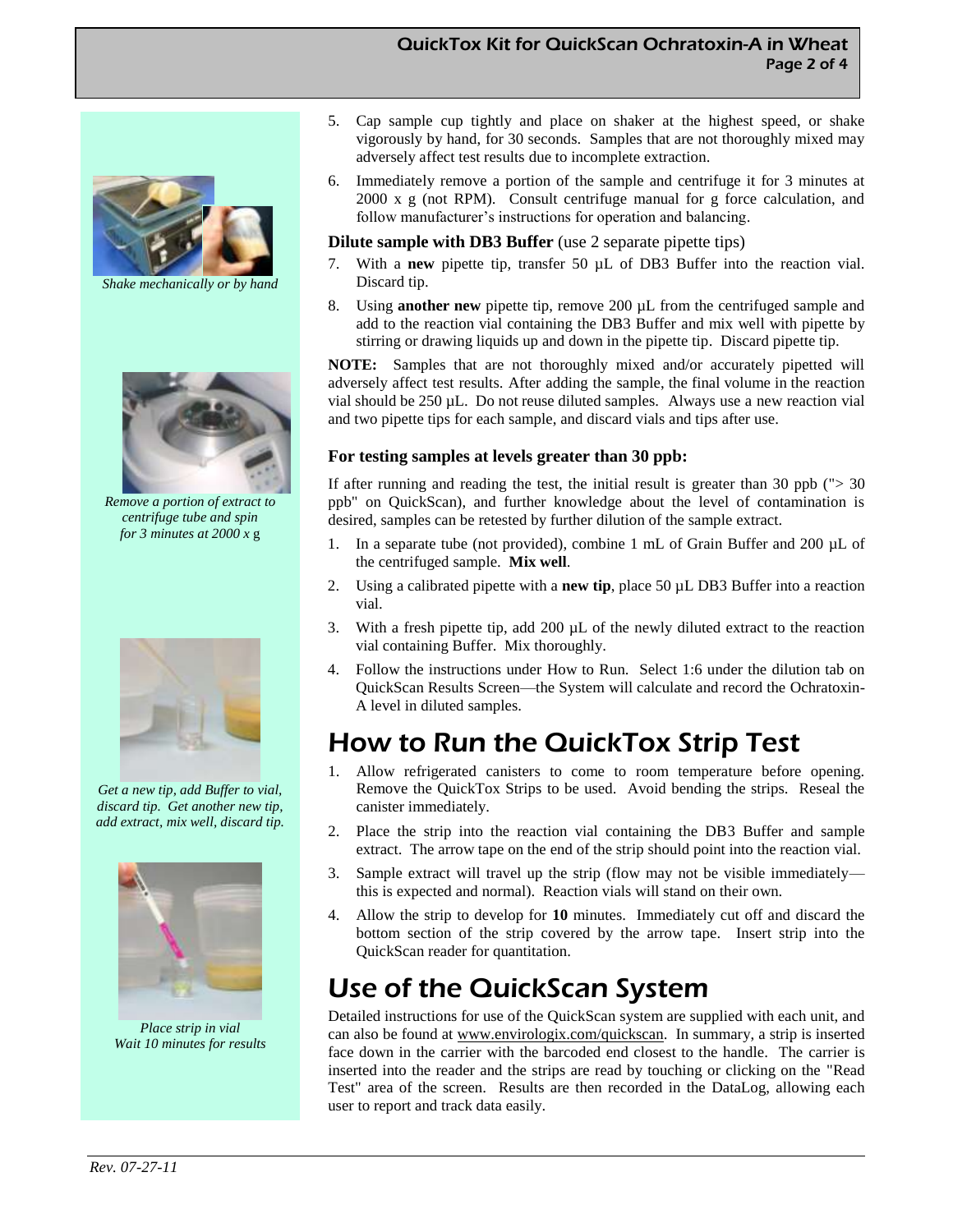#### QuickTox Kit for QuickScan Ochratoxin-A in Wheat Page 3 of 4



*Cut strip and place in QuickScan reader immediately no drying step!*



*Place strip in QuickScan carrier*

Results are reported in the range of 1.5 to 30 ppb. Results less than 1.5 ppb are reported as "<LOD" (less than Limit of Detection) and results greater than 30 ppb are reported as "> 30 ppb." If quantification is desired above 30 ppb, a further dilution of the sample extract can be performed (see "For testing samples at levels greater than 30 ppb" above).

# Kit Storage

This QuickTox Kit should be stored refrigerated. Note the shelf life on the kit box. Prolonged exposure to high temperatures may adversely affect the test results. Do not open the desiccated canister until ready to use the strips.

# Cross-reactivity

The following mycotoxins have been tested with this kit and no false positive results occurred at the 100 ppm level:

- Aflatoxin B1  $\bullet$
- Fumonisin B<sup>1</sup>
- Vomitoxin (deoxynivalenol)
- Zearalenone

### Precautions and Notes

- This product is currently not applicable for use in testing any other grains.
- As with all tests, it is recommended that results be confirmed by an alternative method when necessary.
- The assay has been optimized for use with the protocol provided in the kit. Deviation from this protocol may invalidate the results of the test. Proper and thorough mixing, along with accurate pipetting, are essential to accurate results.
- QuickScan has the capability of reading up to 180 ppb. The assay has been validated for samples containing up to 100 ppb Ochratoxin-A.
- The results generated through the proper use of this diagnostic tool reflect the condition of the working sample directly tested. Extrapolation as to the condition of the originating lot, from which the working sample was derived, should be based on sound sampling procedures and statistical calculations which address random sampling effects, non-random seed lot sampling effects and assay system uncertainty. A negative result obtained when properly testing the working sample does not necessarily mean the originating lot is entirely negative for the analyte or protein in question.
- Strips must be read wet promptly at ten minutes.
- Protect all components from hot or cold extremes of temperature when not in use. Do not leave in direct sunlight or in vehicle.
- For convenience, accessories can be ordered from EnviroLogix (see list, below).

### Accessories

Available through EnviroLogix: *Catalog #*

- QuickScan™ System ACC 131
- 
- Sample cups with lids  $\text{ACC } 012-50 \quad (50/\text{package})$ *for samples up to 30 g; larger samples require different mixing vessels*
- Graduated cylinder ACC 023 (100 mL)
- MiniPet pipette 50 µL ACC 051 MiniPet pipette 200 µL ACC 067
- Mini-centrifuge ACC 069
- 1.5 mL vials for centrifuge ACC 002VI (100/package)